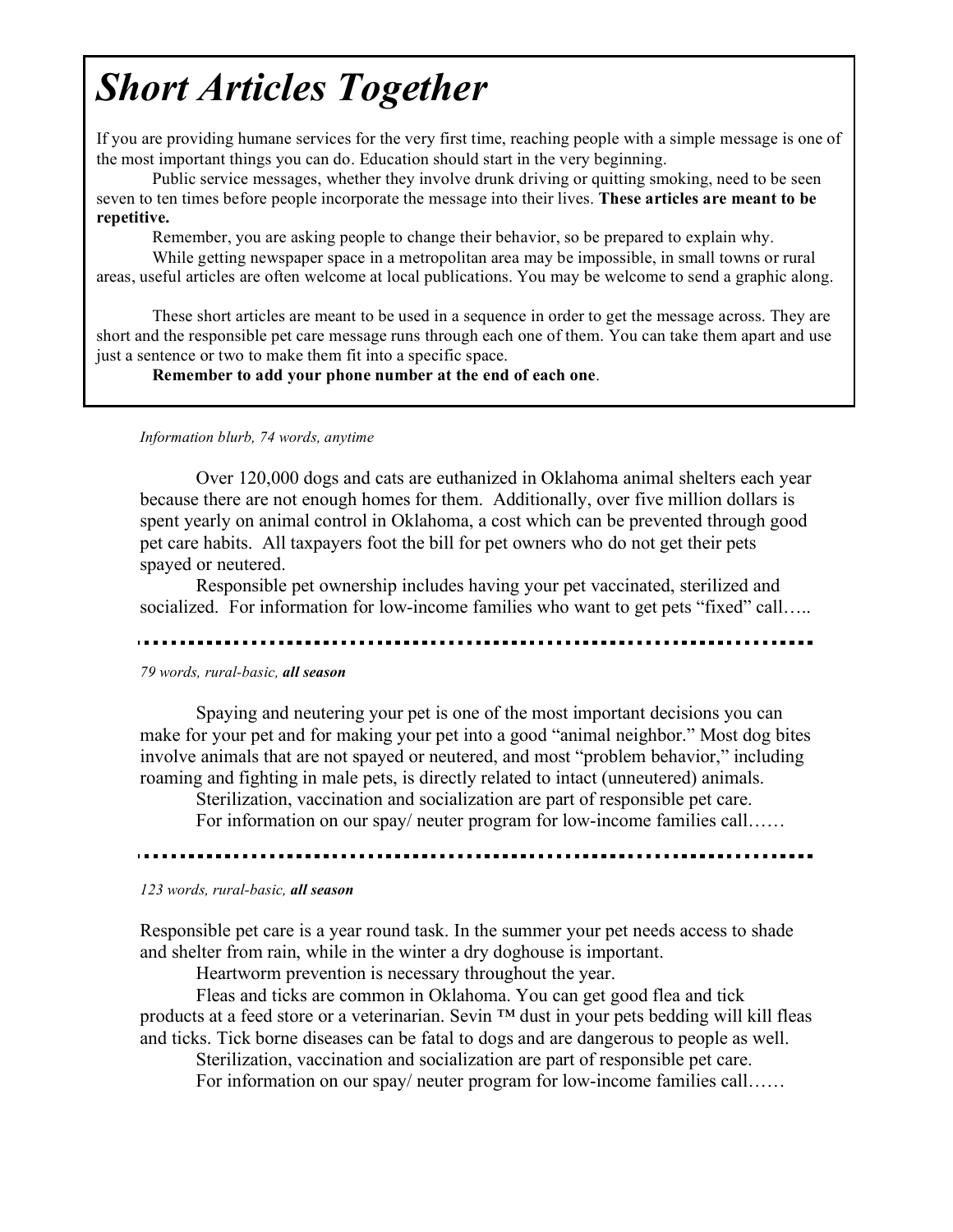#### 

#### Article responsible pet care 152 words, rural-basic, fall

Responsible pet care involves keeping your pets vaccinations current, having your dog or cat spayed or neutered and looking at the special needs your pet will have this winter.

The fall is a good time to check out your pet's shelter arrangements. If your pet has a doghouse, be sure that the inside stays dry. If you have a home made doghouse be sure the roof does not leak. Seal up cracks along the side, your pet needs protection from wind. The doghouse should be two inches off the ground.

Remember to have your pet checked for parasites. Worms rob your pet of the nutrition needed to keep themselves warm.

This is a great time to have your pet spayed or neutered. Having a pet sterilized right now helps you avoid the problems that will arise next spring.

For information on programs to help low-income families get pets spayed or neutered call......

#### 

Information blurb, 73 words, anytime

Most dog bites involve intact animals (animals that are not spayed or neutered), and most "problem behavior," including roaming and fighting in males, is directly related to mating instincts. Spaying and neutering your pet is one of the most important decisions you can make for your pets' health and for making your pet into a good "animal" neighbor."

For information on programs to help low-income families get pets spayed or neutered call.....

#### 

Information blurb, 59 words, anytime

Irresponsible pet care is a taxpayer issue. Roughly 90% of animal related complaints to police and other municipal agencies involve animals that have not been spayed or neutered. Animal control costs to clean up the mess exceed five million dollars a year in our state.

For information on programs to help low-income families get pets spayed or neutered call......

Article on responsible pet care-176 words, rural-basic, early winter

Remember the health and safety of your pet as winter comes closer. To stay comfortable in cold weather, pets must have adequate shelter and nourishing food. Have your pet checked for worms and catch up on scheduled vaccinations at the vet.

It takes extra calories for your pet to stay warm in cold weather and pets need clean water year round. Wind and cold will make your pet thirsty.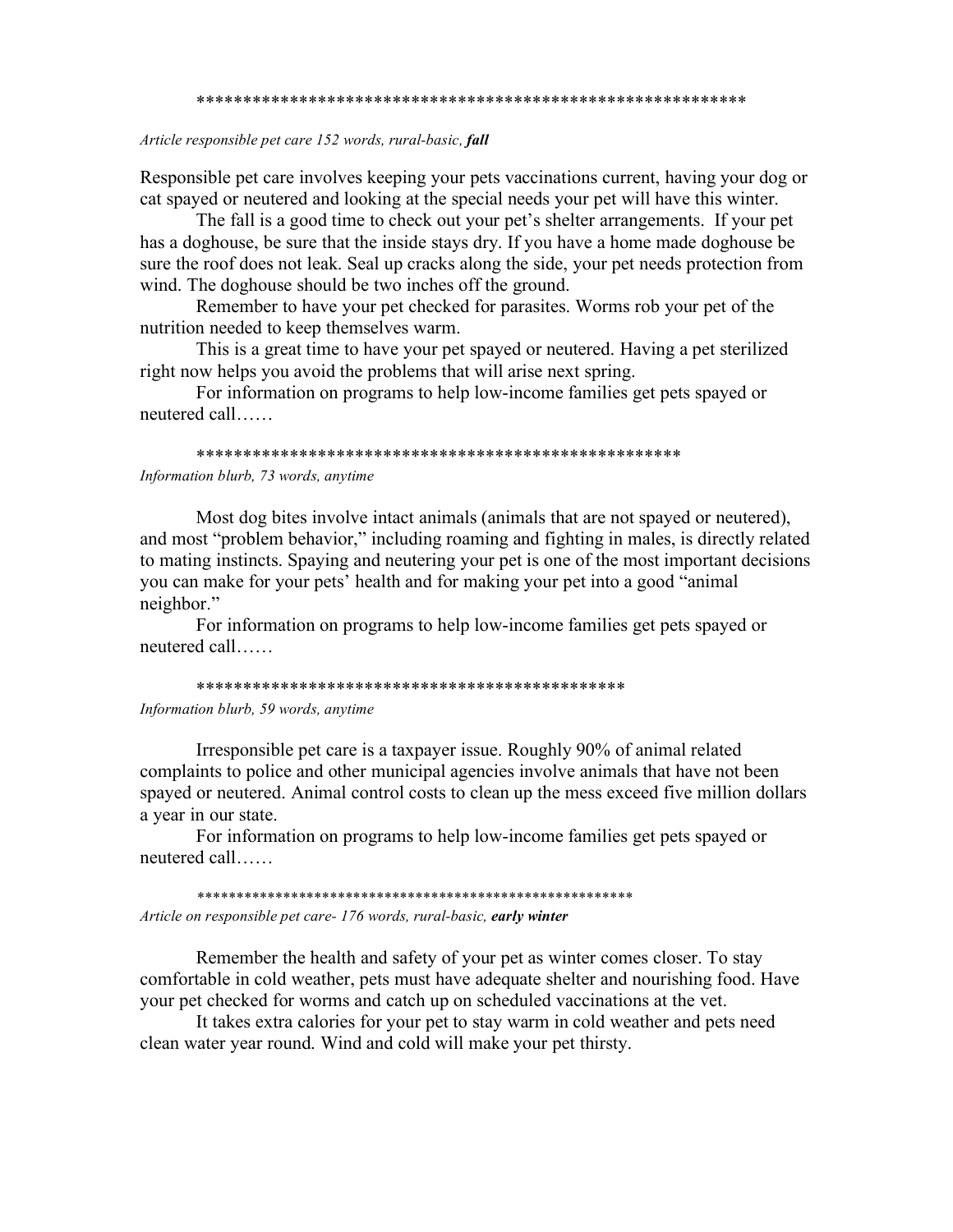Shelter must keep your pet dry and out of the wind. A doghouse should be 2 inches off the ground and facing away from strong winds. Anti-freeze is poisonous, even in tiny amounts. Keep pets away from open containers.

Having your pet spayed or neutered now avoids roaming and breeding behavior that starts each spring.

Over five million dollars is spent on animal control in Oklahoma each year as taxpayers foot the bill for pet owners who produce unwanted litters of dogs and cats.

Responsible pet ownership includes having your pet vaccinated and sterilized. For information on our program to help low-income families get pets "fixed" call…..

## \*\*\*\*\*\*\*\*\*\*\*\*\*\*\*\*\*\*\*\*\*\*\*\*\*\*\*\*\*\*\*\*\*\*\*\*\*\*\*\*\*\*\*\*\*\*\*\*\*\*\*\*\*\*\*\*\*\*\*\*\*\*\*\*\*\*\*\*\* *Article on responsible pet care, 168 words, rural-basic, pre-Christmas*

While that cute puppy is a tempting Christmas present, remember that having a pet is a commitment that lasts for many years. Nationally, only one dog in five will remain in one home for life. Most adult animals that loose their homes in our region will never get a permanent home.

If you rent your home make sure you are permitted to have a pet BEFORE getting one. Consider the costs and who will take care of the pet. Unsupervised children under the age of 12 should not be in charge of caring for pets.

If you get a pet during the holidays, experts recommend bringing a pet home a couple days after Christmas to avoid the excitement of the holidays.

Think ahead and make sure the animal will continue to fit your lifestyle. Consider how big the pet will get when it is grown.

Responsible pet care includes vaccinations and having your pet spayed or neutered. For information on spaying and neutering programs for low-income families call…….

### *Article on pet care, 150 words, rural-basic, early spring*

There's no time like now to get your pet spayed or neutered!

Each year over 120,000 dogs and cats are put to death in Oklahoma shelters because there are not enough homes for them. Thousands more are abandoned to fend for themselves, often starving or killing livestock to survive.

Over five million dollars each year is spent on animal control in Oklahoma. All taxpayers foot the bill for the irresponsible pet owners who produce unwanted litters of dogs and cats.

There is no reason to start this cycle again each spring. Each animal that is sterilized before spring is prevented from producing litters that will add to this year's tragedies.

Behavior associated with breeding, including roaming and fighting, often turn dogs into neighborhood nuisances and worse.

Sterilization and vaccination are part of responsible pet ownership.

For information on low-income opportunities to get pets spayed and neutered, or to schedule an appointment call….

\*\*\*\*\*\*\*\*\*\*\*\*\*\*\*\*\*\*\*\*\*\*\*\*\*\*\*\*\*\*\*\*\*\*\*\*\*\*\*\*\*\*\*\*\*\*\*\*\*\*\*\*\*\*\*\*\*\*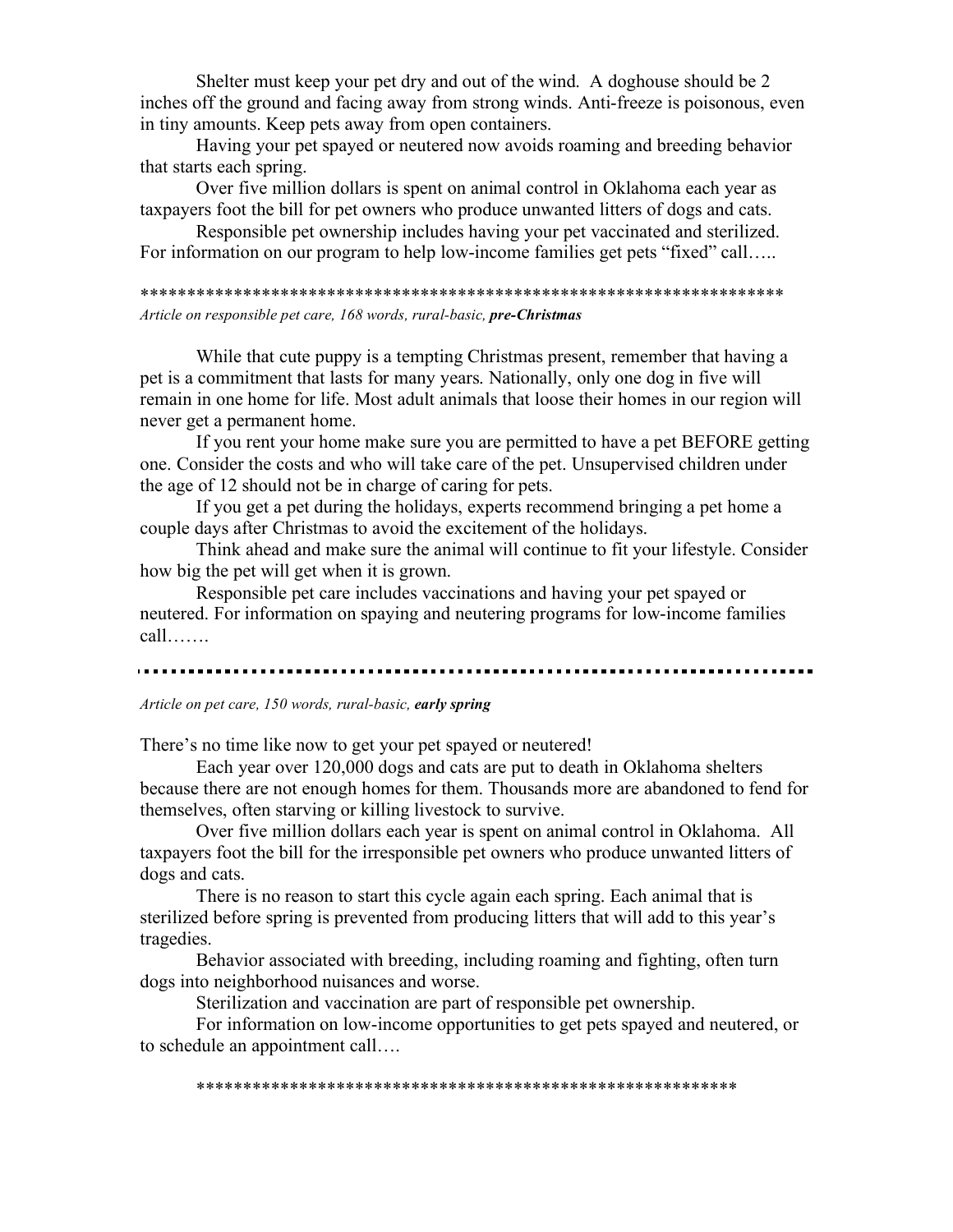#### *Article, responsible pet care, 180 words rural-basic, spring*

As spring approaches we begin to see ads for free kittens and puppies. Yet, in just a few months many litters will be abandoned on the side of the road. Most animals born in our region will not get lasting homes, over half will wind up abandoned or in pounds. Abandoned animals cannot feed themselves, many starve and others are killed by cars or are shot.

People often think they can get homes for the kittens or puppies produced by their pets. However, 120,000 dogs and cats are killed in Oklahoma shelters each year because there are not enough homes for them. If your pet is having unplanned litters that you give away, you can help stop this tragedy by having your pet "fixed."

Spaying and neutering your pet is one of the most important things you can do for your pet, for your ability to enjoy your pet and for your community as well.

Responsible pet ownership includes having your pet vaccinated and sterilized. For information for low-income families who want to get their pet spayed or neutered call…………………

#### *Article on responsible pet care, 185 words, rural-basic, summer*

With summer upon us, remember that responsible pet ownership includes keeping your pet comfortable. The inside of a car can quickly get to 140 degrees on a hot day. A pet should never be left in a vehicle during the summer heat.

Your pet needs access to shade and clean water.

This is an important time to stay on top of fleas and ticks. There are a number of great products you can get from feed stores or vets. Dusting your pets bedding with Sevin dust helps keep fleas and ticks down. Ticks can cause serious and even fatal problems for dogs. Lemon juice in dish soap makes a cheap and effective flea killing shampoo that can even be used on kittens and puppies; however it has no residual effects.

Spaying and neutering your pet is one of the most important things you can do for your pet, for your ability to enjoy your pet and for your community.

Responsible pet ownership includes having your pet vaccinated and sterilized. For information for low-income families on who want to get their pet spayed or neutered call…………………

#### *Article on responsible pet care- 166 words- rural, generic, basic*

Spaying and neutering your pet is one of the most important things you can do for your pet, for your ability to enjoy your pet and for your community also. 76% of dog bites involve intact animals (animals that are not spayed or neutered), and most "problem behavior," including roaming and fighting in males, is directly related to mating instincts.

National statistics reveal that behavior resulting from breeding instincts in dogs, including roaming, is related to the overwhelming majority of "animal complaints" that are made to municipalities. Responding to these complaints is a financial burden borne by towns and cities throughout Oklahoma.